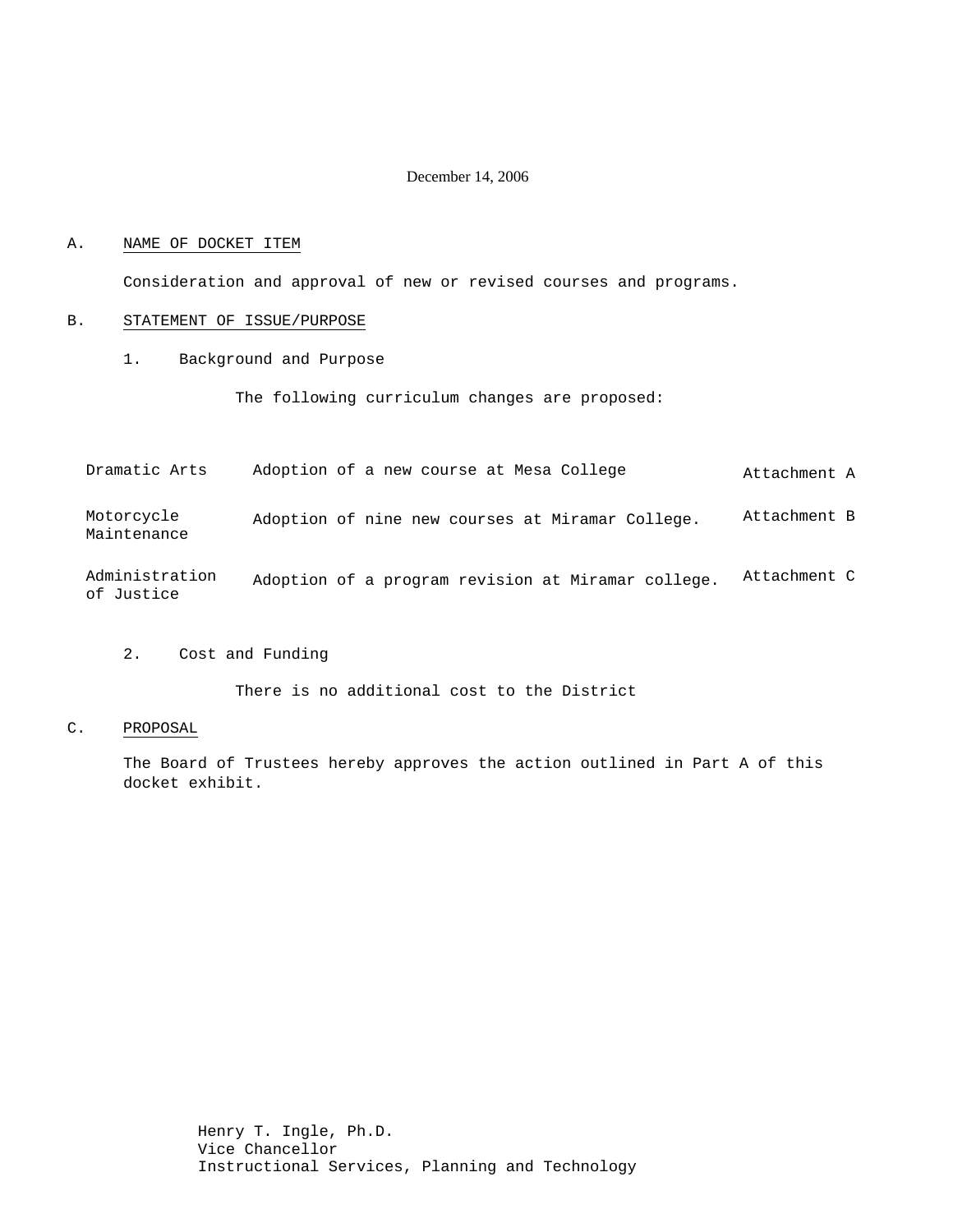### **ACTION**

Adoption of a new course at Mesa College.

Proposed course at Mesa College:

### **235 Literature to Life-A Scene Study Course 6 hours lab, 2 units Letter Grade or Credit/No Credit Option**

## **REQUISITES:**

*Advisory:* Dramatic Arts 132 with a grade of "C" or better, or equivalent, or approval of instructor. This course is a performance based class intended for students who have had some acting experience. Literature to Life introduces students to dramatic literature, traces the impact of that literature on the time period in which it was originally written, and then relates its influence on contemporary American culture and society. Literature to Life studies a variety of acting genres. Scene work is selected in co-ordination with curriculum in other disciplines. Students rehearse the scenes in the first half of the semester and perform the scenes for both on-campus classes and high schools in the second half of the semester. This course is intended for students who have completed Dramatic Arts 132 and are looking for performance experience. This course may be taken two times using plays from different historical periods. (FT) Associate Degree Credit & transfer to CSU and/or private colleges and universities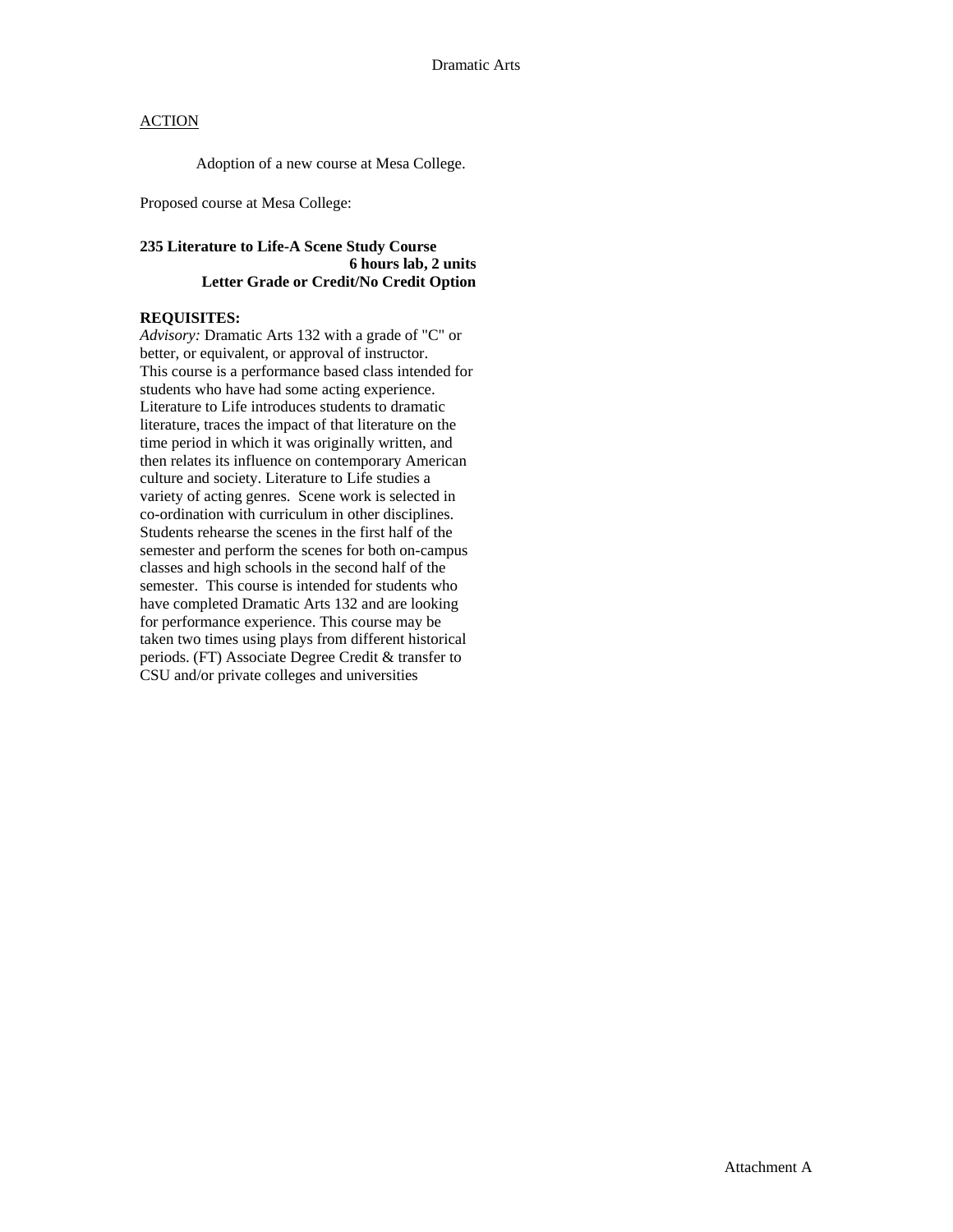### **ACTION**

Adoption of nine new courses at Miramar College.

Proposed courses at Miramar College:

### **090 Introduction to Motorcycle Design and Maintenance Theory**

#### **3 hours lecture, 1 hour lab, 3 units Grade Only**

*Advisory:* English 51 and English 56 and Mathematics 32, each with a grade of "C" or better, or equivalent, or Assessment Skill Levels W5, R5 and M20.

This course introduces students to the history of motorcycles as well as modern machines. It provides an overview of the theory of operation and design principles involved in motorcycle maintenance. Topics include diagnostic procedures, troubleshooting, and corrective repair. (FT) Associate Degree Credit only and not Transferable.

#### **091A Motorcycle Engine Theory 3.5 hours lecture, 1.5 hours lab, 4 units Grade Only**

*Prerequisite:* Motorcycle Maintenance 90 with a grade of "C" or better, or equivalent. MCLE 90 can be challenged by exam by students who have previous training and/or experience. *Advisory:* English 51 and English 56 and Mathematics 32, each with a grade of "C" or better, or equivalent, or Assessment Skill Levels W5, R5 and M20.

This course covers motorcycle engine theory. It provides a comprehensive view of how two- and four-stroke motorcycle engines work and covers the technical principles involved in converting fuel to motion. Students also learn how to apply service manual information to identify internal combustion engine components and their maintenance requirements. (FT) Associate Degree Credit only and not Transferable.

#### **091B Motorcycle Engine Overhaul 3 hours lecture, 3 hours lab, 4 units Grade Only**

*Prerequisite:* Motorcycle Maintenance 90 with a grade of "C" or better, or equivalent. MCLE 090 may be challenged by exam by students who have previous training and/or experience. *Advisory:* English 51 and English 56 and Mathematics 32, each with a grade of "C" or better, or equivalent, or Assessment Skill Levels W5, R5 and M20.

This course covers the parameters, methods, and techniques of motorcycle engine overhaul, including post-overhaul adjustments and operations checks. Topics include the use of service and parts manuals. (FT) Associate Degree Credit only and not Transferable.

#### **093 Motorcycle Power Transmission System 3.5 hours lecture, 1.5 hours lab, 4 units Grade Only**

*Prerequisite:* Motorcycle Maintenance 90 with a grade of "C" or better, or equivalent. MCLE 090 may be challenged by exam by students who have previous training and/or experience. *Advisory:* English 51 and English 56 and Mathematics 32, each with a grade of "C" or better, or equivalent, or Assessment Skill Levels W5, R5 and M20.

This course covers motorcycle power transmission systems and the theory of operation including lubrication requirements, gear ratios, and the design and function of the primary drive, clutch, transmission, and final drive. The power transmission systems include engine crankshaft through clutch and transmission as well as the final drive system to the rear wheel. Students learn how to remove, disassemble, clean, inspect, measure, rebuild, reinstall, and check clutches, transmissions, and drive systems. (FT) Associate Degree Credit only and not Transferable.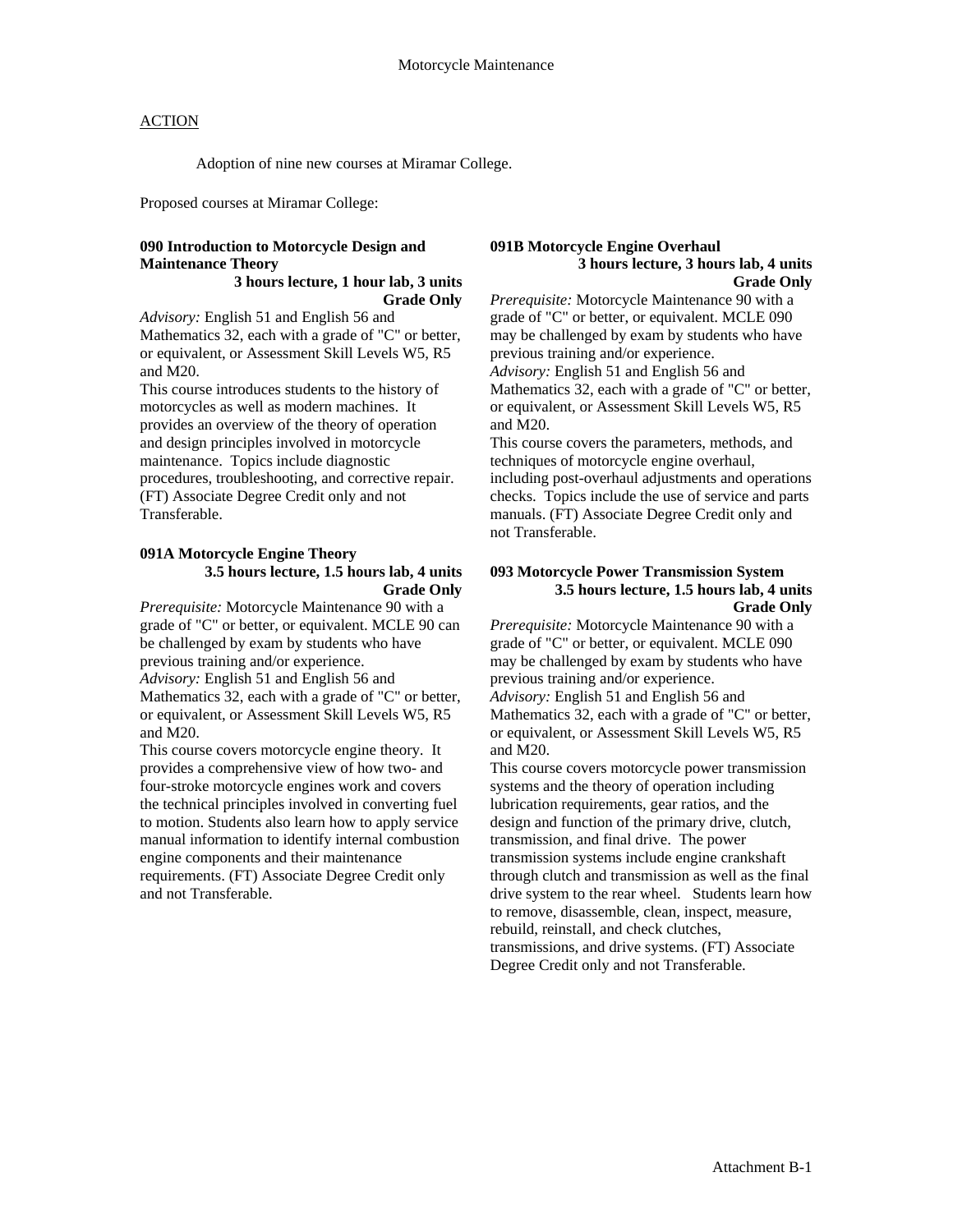### **094 Motorcycle Exhaust, Frame, Suspension, Tires, Wheels, and Brakes**

### **3.5 hours lecture, 1.5 hours lab, 4 units Grade Only**

*Prerequisite:* Motorcycle Maintenance 90 with a grade of "C" or better, or equivalent. MCLE 090 may be challenged by exam by students who have previous training and/or experience. *Advisory:* English 51 and English 56 and Mathematics 32, each with a grade of "C" or better, or equivalent, or Assessment Skill Levels W5, R5 and M20.

This course covers the theory, design, and function of motorcycles. Topics include exhaust systems, various frame and suspension designs, tires, cast and spoked wheels, and both disk and drum brakes. Students also learn how to apply theory, design, and service manual information to select correct tire and wheel combinations, frame and suspension modifications, and exhaust and intake combinations for enhanced performance. (FT) Associate Degree Credit only and not Transferable.

#### **096 Motorcycle Electrical Systems 3.5 hours lecture, 1.5 hours lab, 4 units Grade Only**

*Prerequisite:* Motorcycle Maintenance 90 with a grade of "C" or better, or equivalent. MCLE 090 may be challenged by exam by students who have previous training and/or experience. *Advisory:* English 51 and English 56 and Mathematics 32, each with a grade of "C" or better, or equivalent, or Assessment Skill Levels W5, R5 and M20.

This course covers motorcycle electrical principles, components, and systems. Topics include circuits, wiring diagrams, charging systems, and ignition systems. Students learn how to service, maintain, diagnose, and repair motorcycle electrical components and systems. (FT) Associate Degree Credit only and not Transferable.

### **097 Motorcycle Fuel, Lubrication, and Cooling Systems**

### **3.5 hours lecture, 1.5 hours lab, 4 units Grade Only**

*Prerequisite:* Motorcycle Maintenance 90 with a grade of "C" or better, or equivalent. MCLE 090 may be challenged by exam by students who have previous training and/or experience. *Advisory:* English 51 and English 56 and Mathematics 32, each with a grade of "C" or better, or equivalent, or Assessment Skill Levels W5, R5 and M20.

This course covers the principles, theory of operation, design, and function of motorcycle fuel systems including fuel injection, engine control, lubrication, and cooling systems. Students learn how to disassemble, clean, measure, and rebuild components in these systems. (FT) Associate Degree Credit only and not Transferable.

#### **098A Motorcycle Tune-up and General Service 3.5 hours lecture, 1.5 hours lab, 4 units Grade Only**

*Prerequisite:* Motorcycle Maintenance 90 with a grade of "C" or better, or equivalent. MCLE 090 may be challenged by exam by students who have previous training and/or experience. *Advisory:* English 51 and English 56 and Mathematics 32, each with a grade of "C" or better, or equivalent, or Assessment Skill Levels W5, R5 and M20.

This course covers motorcycle tune-up and general service including ignition and valve adjustment, lubrication, and oil and filter changes. Students learn how to use specialized tools, service and parts books, micro-fiche records, and computerized manuals. (FT) Associate Degree Credit only and not Transferable.

## **098B Motorcycle Dynamometer Operation and Data Acquisition**

**1 hour lecture, 1.5 hours lab, 1.5 units Grade Only** 

*Prerequisite:* Motorcycle Maintenance 90 with a grade of "C" or better, or equivalent. MCLE 090 may be challenged by exam by students who have previous training and/or experience. *Advisory:* English 51 and English 56 and Mathematics 32, each with a grade of "C" or better, or equivalent, or Assessment Skill Levels W5, R5 and M20.

This course relates motorcycle engine and component theory and function to dynamometer operation. It covers how dynamometers are used to diagnose and solve motorcycle maintenance discrepancies on various types of motorcycles. (FT) Associate Degree Credit only and not Transferable.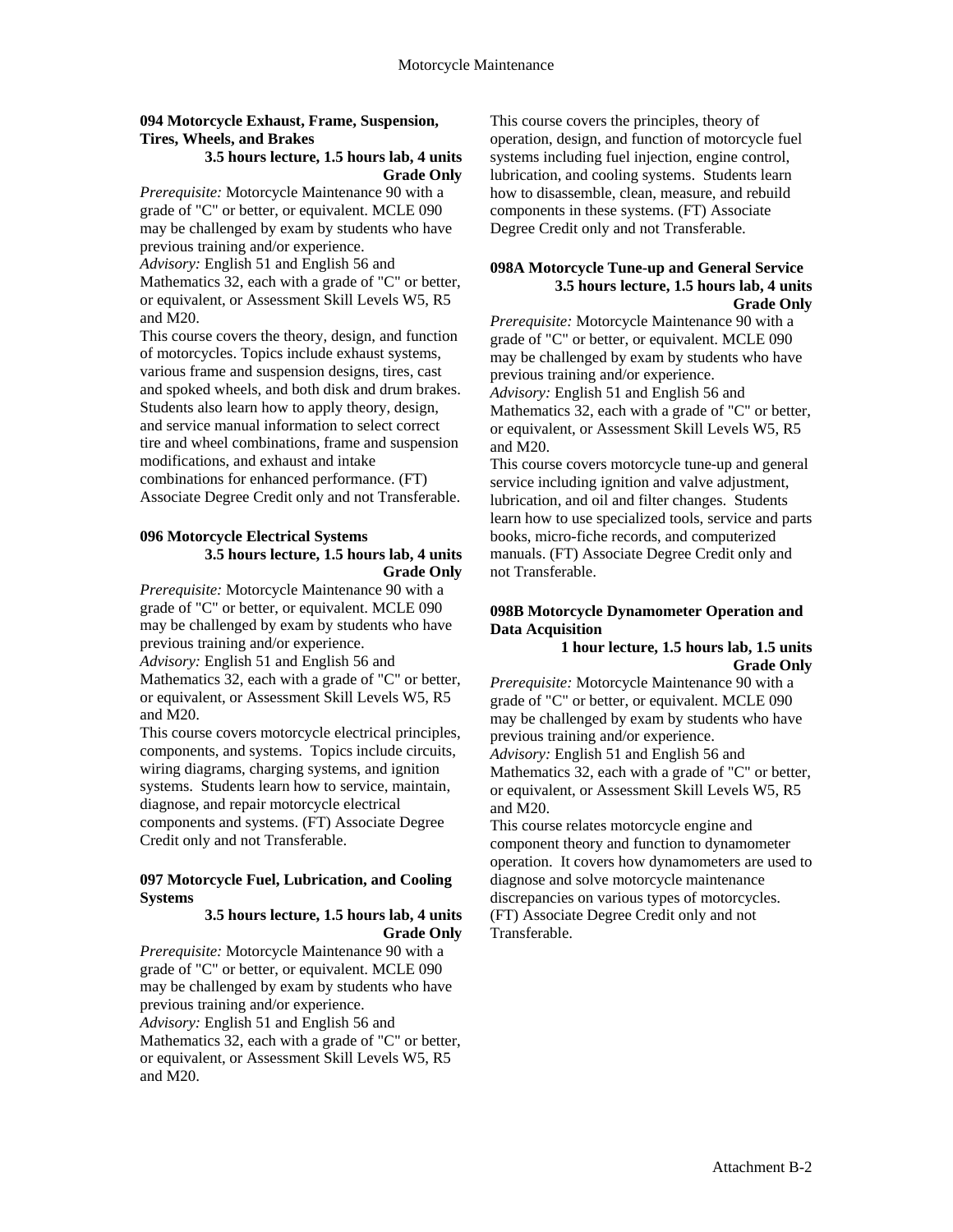## **ACTION**

Adoption of Program Revision at Miramar College.

Proposed Program Revision at Miramar College:

## **Certificate of Completion: Corrections Officer Core Course\***

| Courses:                               | Units |
|----------------------------------------|-------|
| ADJU 323, S.T.C. Certified Corrections |       |
|                                        |       |

**Total Units = 16**

## **Certificate of Completion: Juvenile Counselor\***

| Courses:                        |                                                                   |
|---------------------------------|-------------------------------------------------------------------|
| ADJU 346, Juvenile Counselor    |                                                                   |
|                                 |                                                                   |
| ADJU 350, Weapons and Safety    |                                                                   |
| Training for Probation Officers |                                                                   |
|                                 | $\begin{array}{c} \textbf{Total} \textbf{Inits} = 14 \end{array}$ |

## **Certificate of Completion: Law Enforcement Master at Arms\***

Provides military personnel with basic law enforcement skills.

| Courses:                                     | <b>Units</b>         |
|----------------------------------------------|----------------------|
| <b>ADJU 385, Law Enforcement Specialist/</b> |                      |
|                                              |                      |
|                                              | $Total Units = 10.5$ |

## **Certificate of Completion: Probation Officer Basic Correction Core Courses\***

| Courses:                              | <b>Units</b>      |
|---------------------------------------|-------------------|
| <b>ADJU 328, Correctional Officer</b> |                   |
|                                       |                   |
|                                       | $Total Units = 8$ |

## **Certificate of Completion: Weapons and Safety Training for Probation Officers\***

| Courses:                                            | <b>Units</b> |
|-----------------------------------------------------|--------------|
| ADJU 350, Weapons and Safety Training for Probation |              |
| ∩fficare                                            |              |

**Total Units = 4**

## **Certificate of Achievement: Administration of Justice**

## **Court Support Services Specialization**

| <b>Courses Required for the Major:</b>          | <b>Units</b> |
|-------------------------------------------------|--------------|
| ADJU 101, Introduction to Administration        |              |
|                                                 |              |
|                                                 |              |
| ADJU 106, Diversity and Community Relations  3  |              |
| ADJU 157A, Court Support and Administration I 3 |              |
| ADJU 157B, Court Support and Administration II3 |              |
|                                                 |              |
| ADJU 201, California Criminal Procedures 3      |              |
|                                                 |              |
| $\mathbf{m}$ and $\mathbf{r}$ and $\mathbf{r}$  |              |

**Total Units = 24**